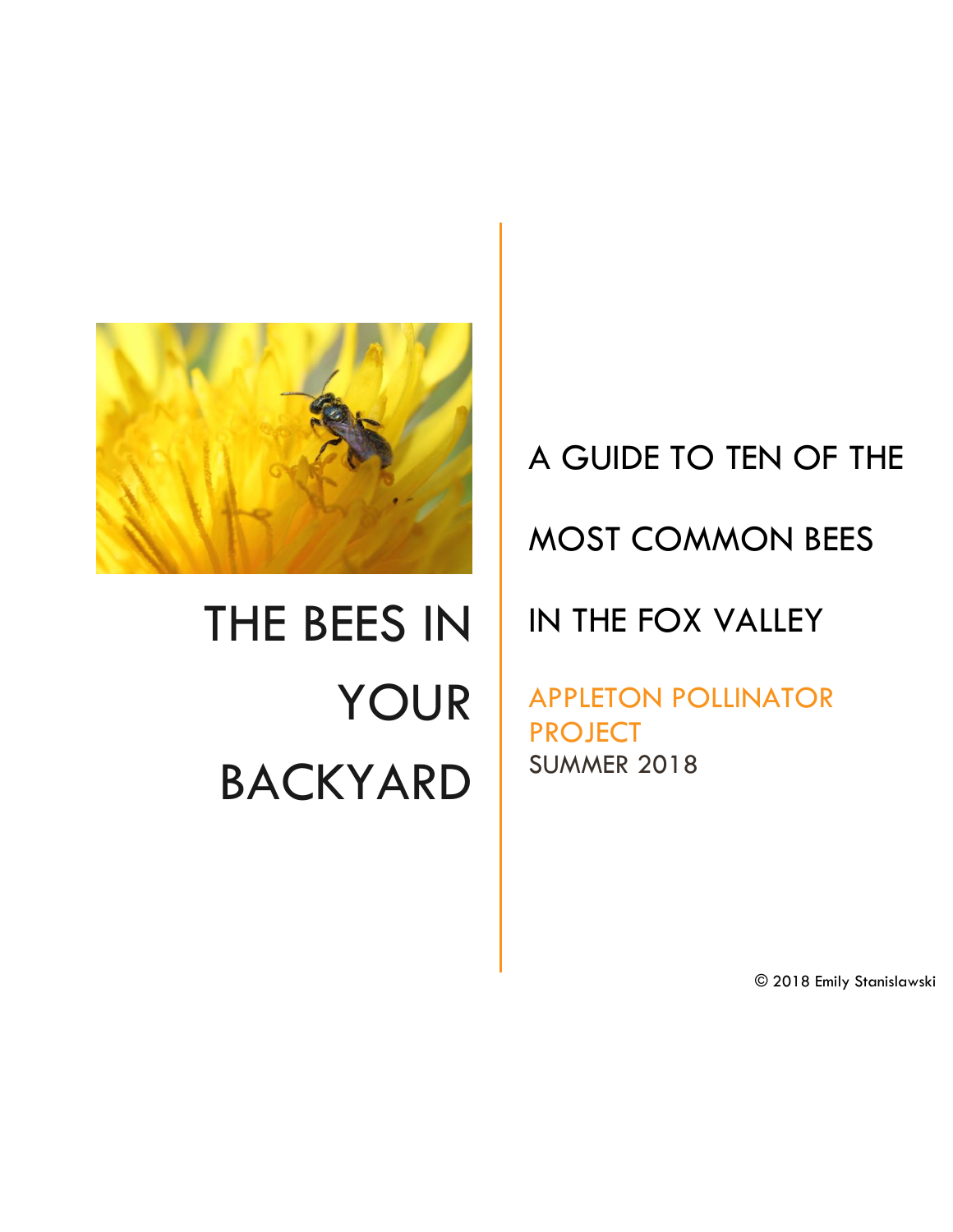*Appleton Pollinator Project Lawrence University Project Advisor: Dr. Israel Del Toro Israel.deltoro@lawrence.edu BYOBEEZ.ORG*



#### DEAR CITIZEN SCIENTIST,

 Thank you for your support of the Appleton Pollinator Project through your willingness to host a garden and collect data in collaboration with our team. Without you, we would not be able to get a strong assessment of the native bee diversity in our community and begin to understand the economic value of our native bees. This guide is intended to serve as a resource to help you identify and learn about the native species that likely *already* live in and around your yard. Perhaps you have noticed the great diversity of Wisconsin's nearly five hundred native bee species, or perhaps through this project you will be able to observe this diversity for the first time. Either way, we hope you find interacting with and observing your backyard neighbors to be fulfilling and exciting.

 While identification is a major part of assessing diversity, the most important part of being an ecologist and a citizen scientist are your interactions with the world around you. Do not be discouraged by the challenges of naming and identifying each bee that comes through your yard- even those who have worked on bees for many years still consult and collaborate to identify these beautiful creatures. It is our hope that this guide will give you enough information to identify a few major groups of native pollinators, chosen for their high abundance in data collected by the BYOBEEZ team in Summer of 2017. The bees are listed from highest abundance to lowest abundance, and while this guide is by no means all encompassing, it includes 9 native groups of bee and the familiar European Honey Bee. Again, thank you for all that you do and we hope that you enjoy learning about our native bee community.

#### **-THE BYOBEEZ TEAM**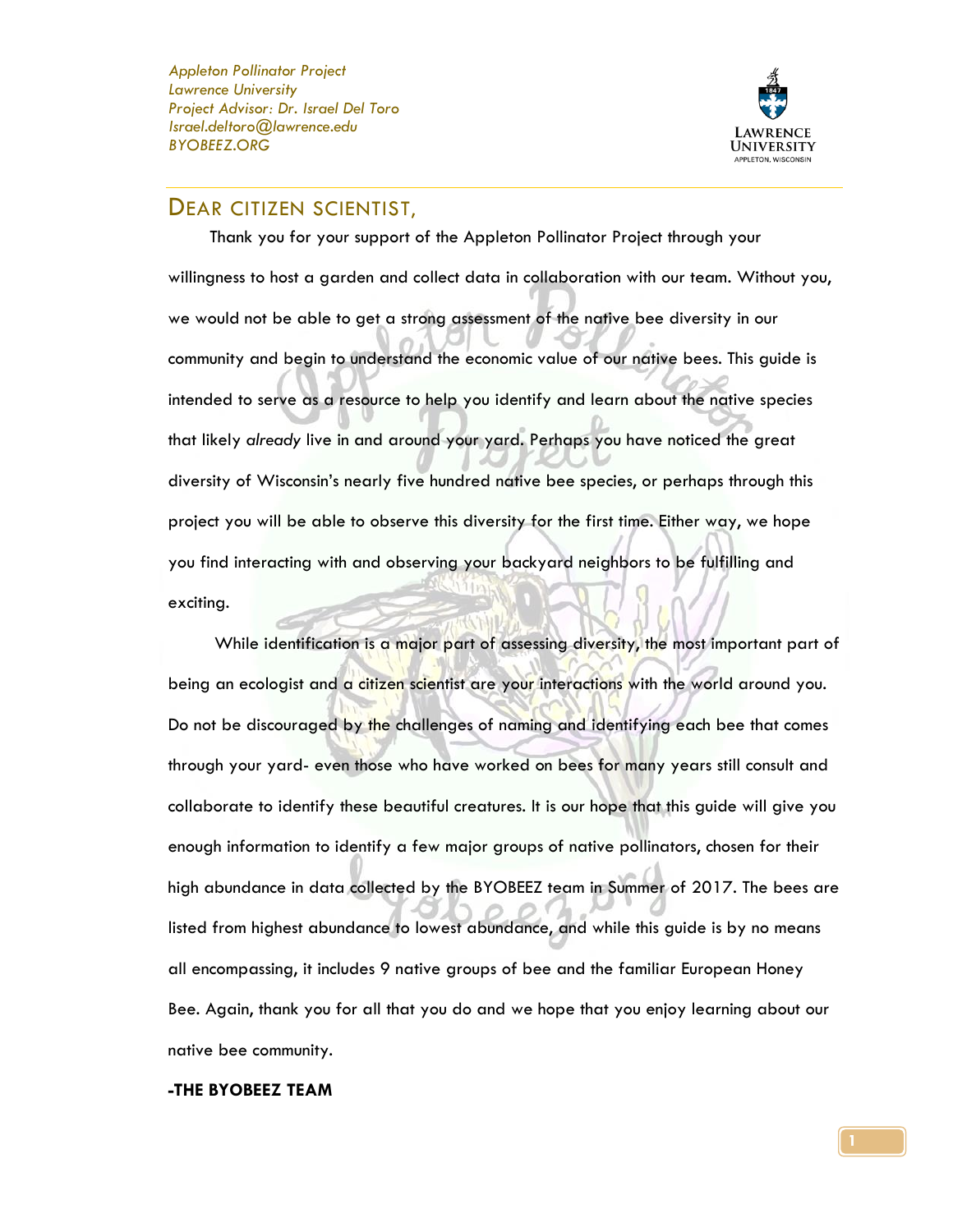## TABLE OF CONTENTS Page Is it a Bee? 3 Basic Bee Anatomy 3 2001 C 3 3 Bees of the Fox Valley Lasioglossum 4 Halictus 35 **Bombus**  Apis melifera 7 Megachile 8 Melissodes 11 May 2012 12:30 12:30 12:30 12:30 12:30 12:30 12:30 12:30 12:30 12:30 12:30 12:30 12:30 12:30 12:30 12:30 12:30 12:30 12:30 12:30 12:30 12:30 12:30 12:30 12:30 12:30 12:30 12:30 12:30 12:30 12:30 12:30 12:30 1 Augochlorella 10 Ceratina 11 Agapostemon 4 8 0 0 0 1 8 2 2 Osmia 13 Further Reading 14 References and the set of the set of the set of the set of the set of the set of the set of the set of the set of the set of the set of the set of the set of the set of the set of the set of the set of the set of the set o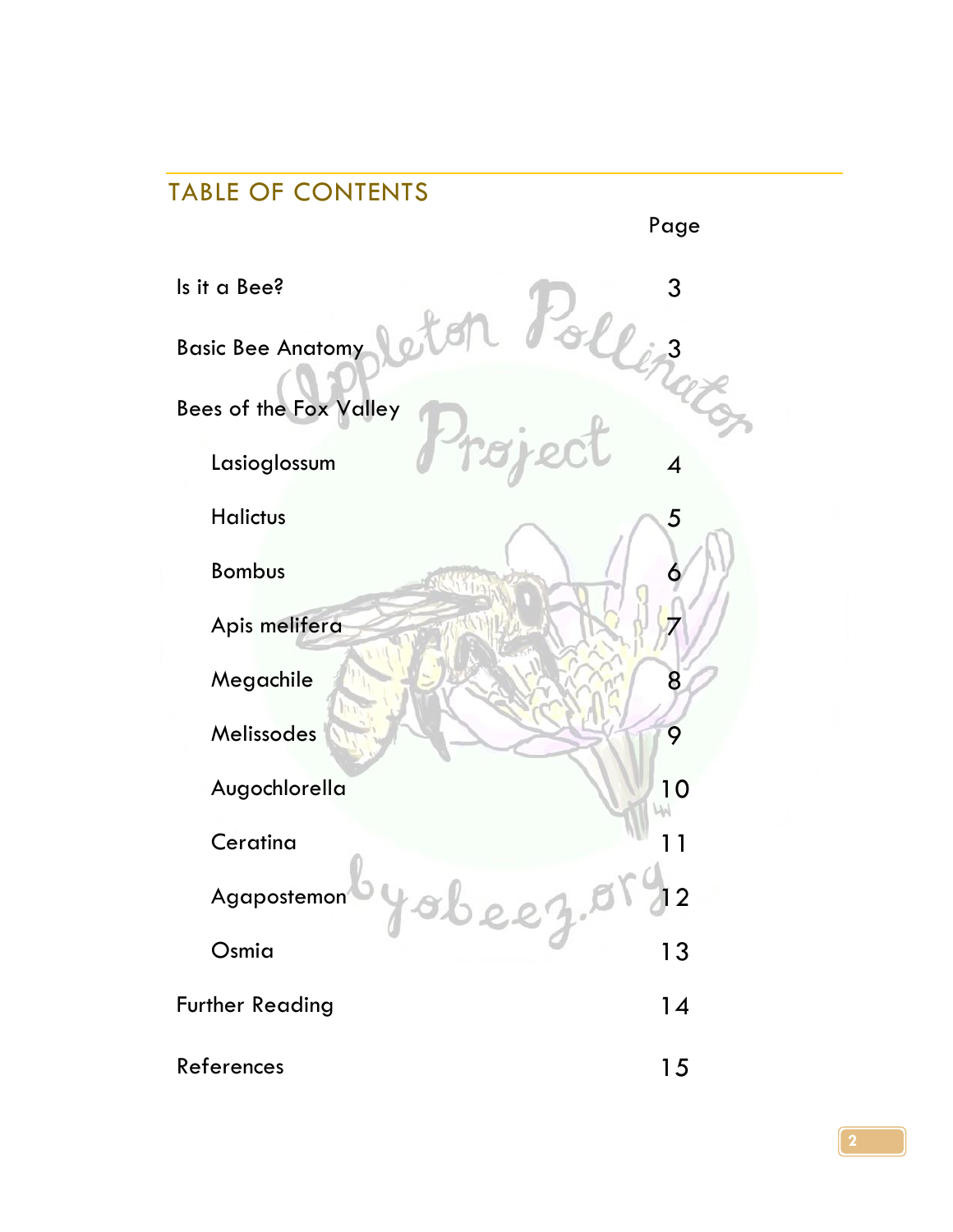#### IS IT A BEE?

It can be difficult to tell the difference between the many flying insects that might be in your backyard. A quick visual key to help you determine the difference between bees, flies and wasps is below. In addition to the mouthparts, bees and wasps will have two sets of wings while flies will only have one.

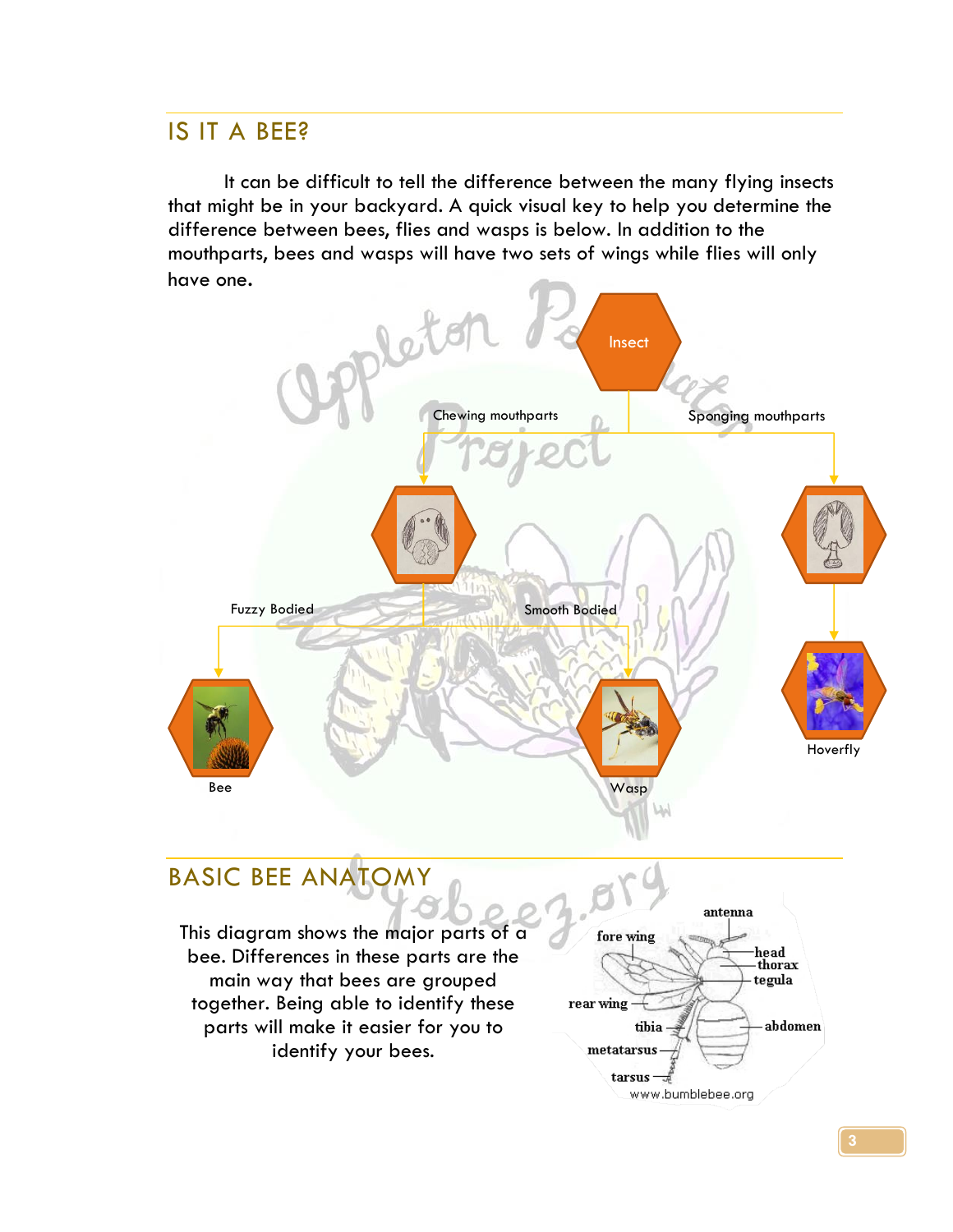#### LASIOGLOSSUM SPP.



PRONUNCIATION: laz-e-o-GLOSS-um

COMMON NAME: Sweat Bee **With** 

- DISTINGUISHING FEATURES: These bees are typically small in size and show dark coloration. They look very similar to bees in the genus *Halictus* but the light bands of hair on their abdomen go *under* the dark abdominal segments (called basal bands) instead of *over* the dark segments as in *Halictus* (called apical bands).
- YOU CAN FIND ME: These bees nest in the ground and are most common during Spring and early Summer.
- OTHER INFORMATION: Bees in the genus *Lasioglossum* are by far the most abundant that were collected in the Fox Valley. There are an estimated 1,700 species of these bees worldwide with 280 of these residing in North America.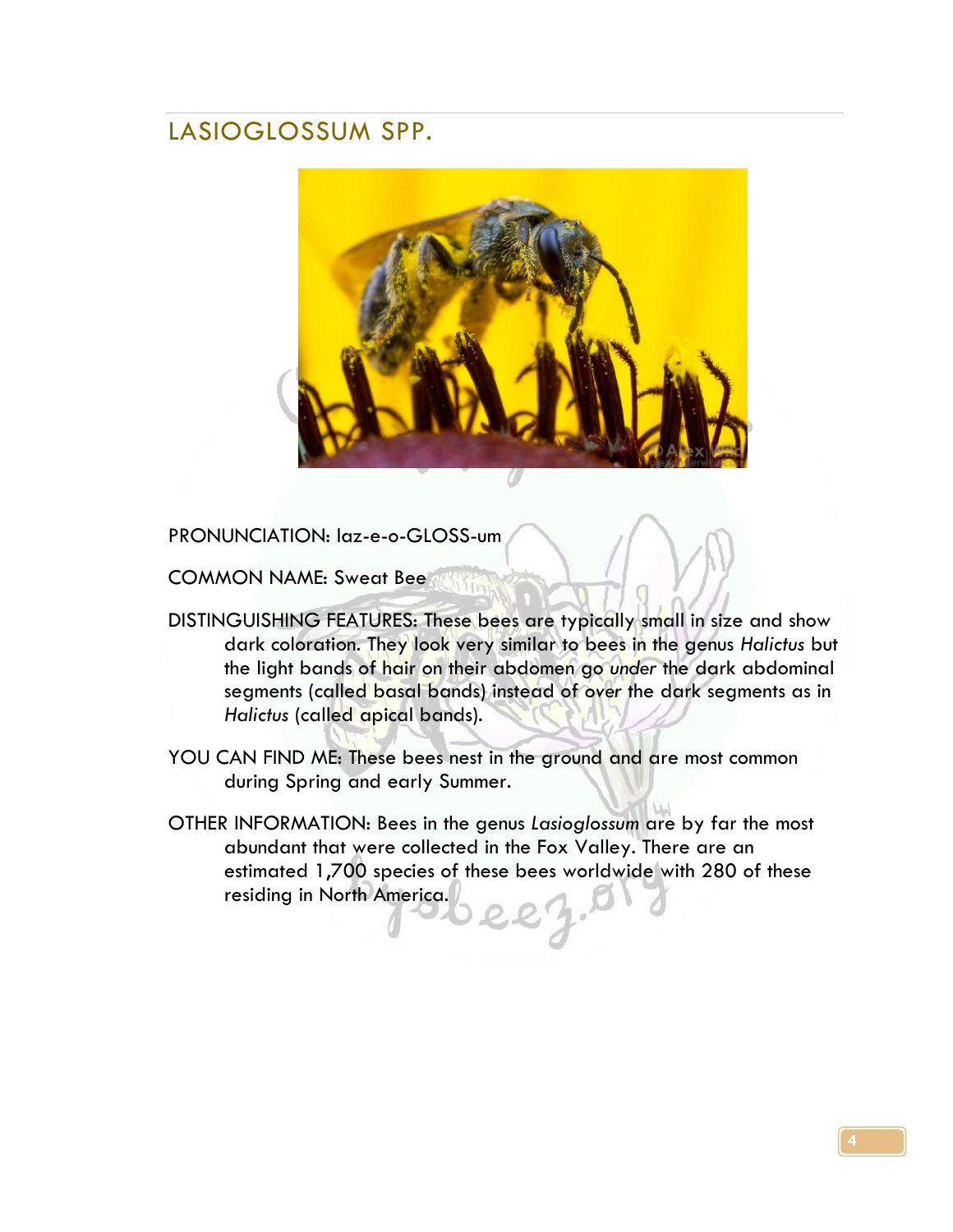#### HALICTUS SPP.



PRONUNCIATION: hah-LICK-tuss

COMMON NAME: Sweat Bee

- DISTINGUISHING FEATURES: Like the closely related genus *Lasioglossum*, bees in the genus *Halictus* are small and dark-colored. The light bands on their abdomen go *over* the dark abdominal segments (called apical bands) instead of *under* the dark segments as in *Lasioglossum* (called basal bands).
- YOU CAN FIND ME: These bees nest in the ground in areas with little vegetation. Typically, these bees first emerge in the early summer.
- OTHER INFORMATION: Many species in the genus *Halictus* are social, though the size of these groups varies immensely. Some live in groups of 2-4 bees while others live in groups of over 200. In addition, some species of *Halictus* show differences in social behavior based on climate; bees that live in cooler areas tend to be solitary while bees in warmer areas are social!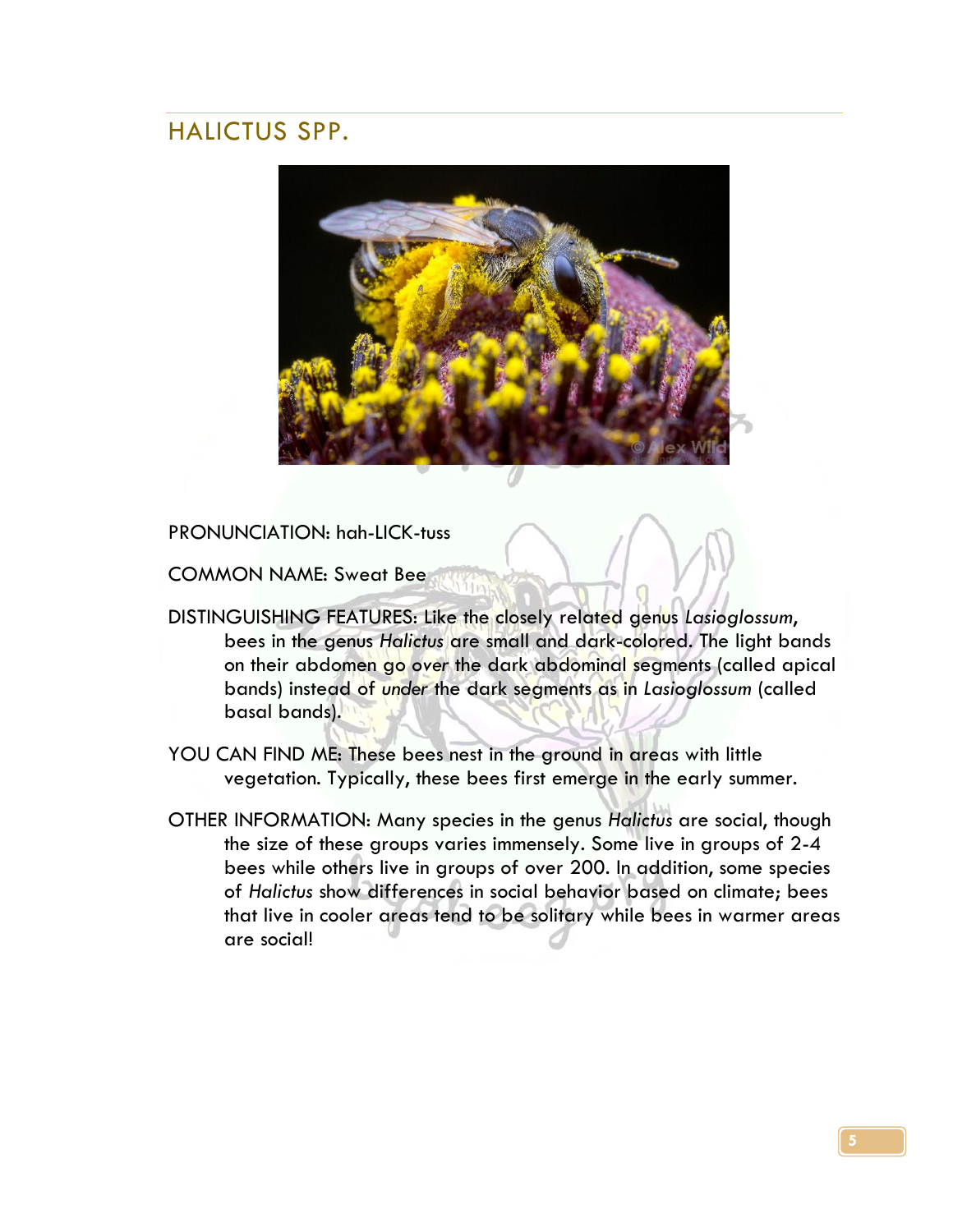#### BOMBUS SPP.



PRONUNCIATION: BOM-bus

COMMON NAME: Bumblebee

- DISTINGUISHING FEATURES: These bees are among the most recognizable groups of bees, especially with their large size and fuzzy bodies. They can be as large as 1.5 inches.
- YOU CAN FIND ME: Bees in the genus *Bombus* prefer to nest in the groundoften in old rodent holes. They are among the first bees to emerge in the springtime and are active throughout the summer.
- OTHER INFORMATION: These bees are social; they form small hives of 50- 400 individuals. In addition, *Bombus terrestris,* a common species of bumblebee, has been shown to exhibit social learning behavior. In 2017, *Bombus affinis,* or the rusty-patched bumblebee, was the first continental US bee species ever to be put on the endangered species list.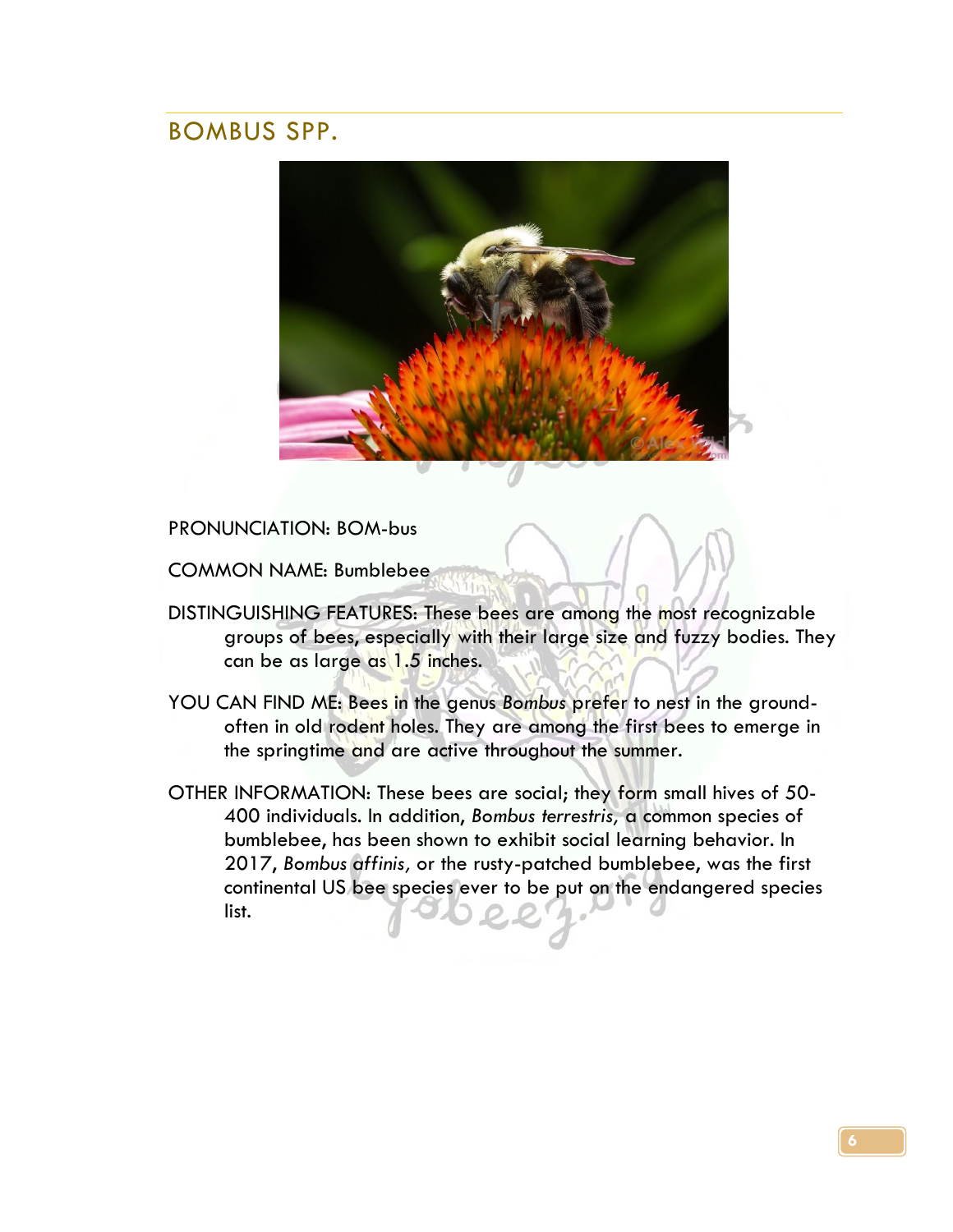#### APIS MELLIFERA



PRONUNCIATION: a-PIS mel-IF-er-uh

COMMON NAME: European Honey Bee

- DISTINGUISHING FEATURES: These bees tend to have a golden-colored abdomen with black stripes that get thicker towards their stinger.
- YOU CAN FIND ME: As a non-native domestic animal, honeybees are only found where humans put them, with the exception of feral populations. They are one of the only species of bee that overwinters as a colony. In most other bee species only the queen overwinters.
- OTHER INFORMATION: These bees live in huge colonies of up to 80,000 individuals. To communicate with each other, the bees participate in a dance called the "waggle dance". Through this, they can tell other bees the exact location and the quality of found food sources. Up to 90% of bees in a hive are the female offspring of the queen.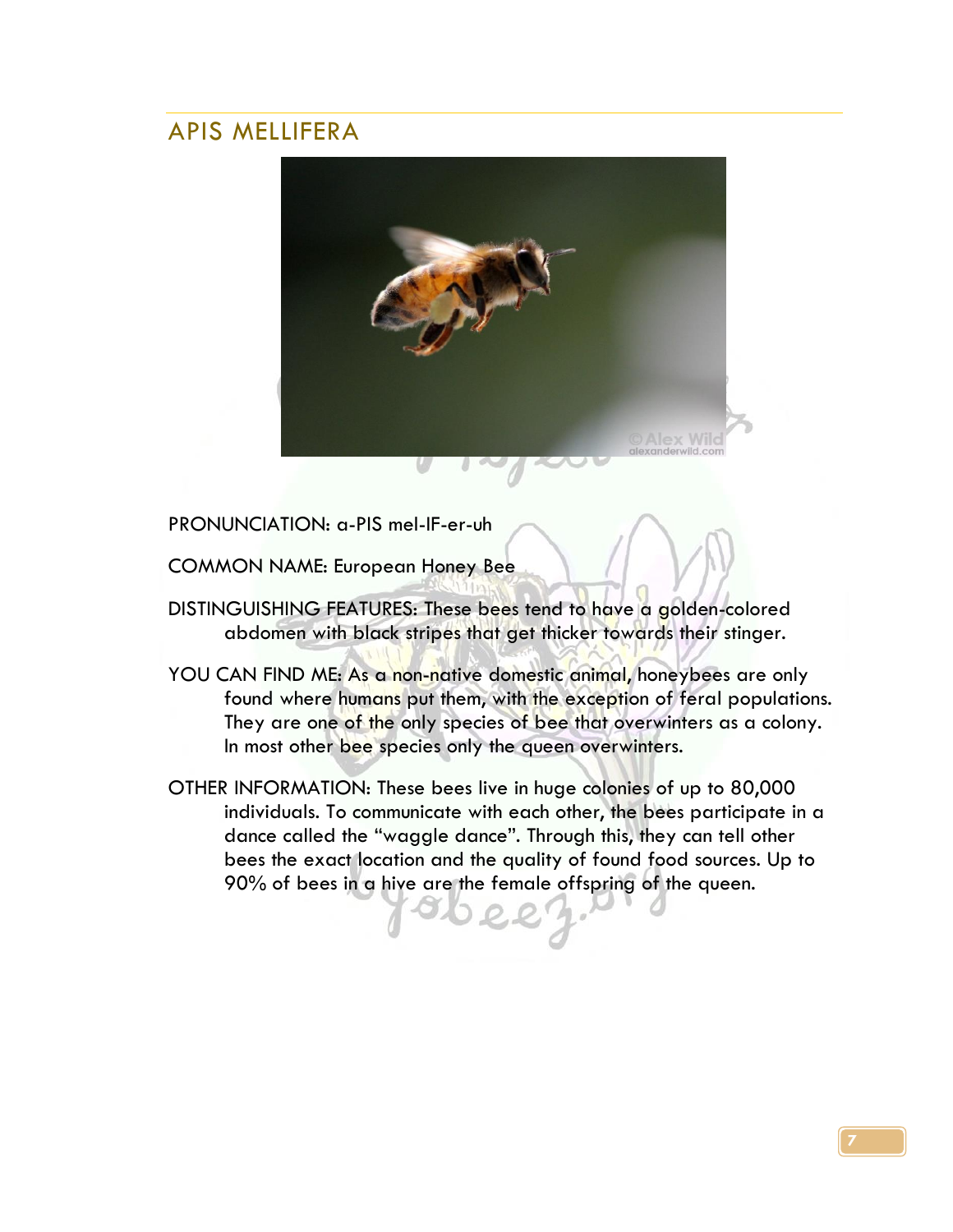#### MEGACHILE SPP.



Photo: Stanislav Krejcík

PRONUNCIATION: meg-uh-KILE-e

COMMON NAME: Leafcutter bee

- DISTINGUISHING FEATURES: These bees are typically about 0.75-1 inch in size and feature large chewing mouthparts. The area underneath their abdomen is especially hairy as this is where they carry their pollen.
- YOU CAN FIND ME: Bees in the genus *Megachile* nest either in hollow twigs or cavities in wood. As their common name suggests, they cut pieces of leaves or grass with their mouths to stuff into these holes to protect their eggs. They tend to emerge in early spring.
- OTHER INFORMATION: This genus contains the largest known bee species, *Megachile pluto*, which measures 1.5 inches. Some species of these bee are used as pollinators on commercial farms, especially of alfalfa.

sbeez.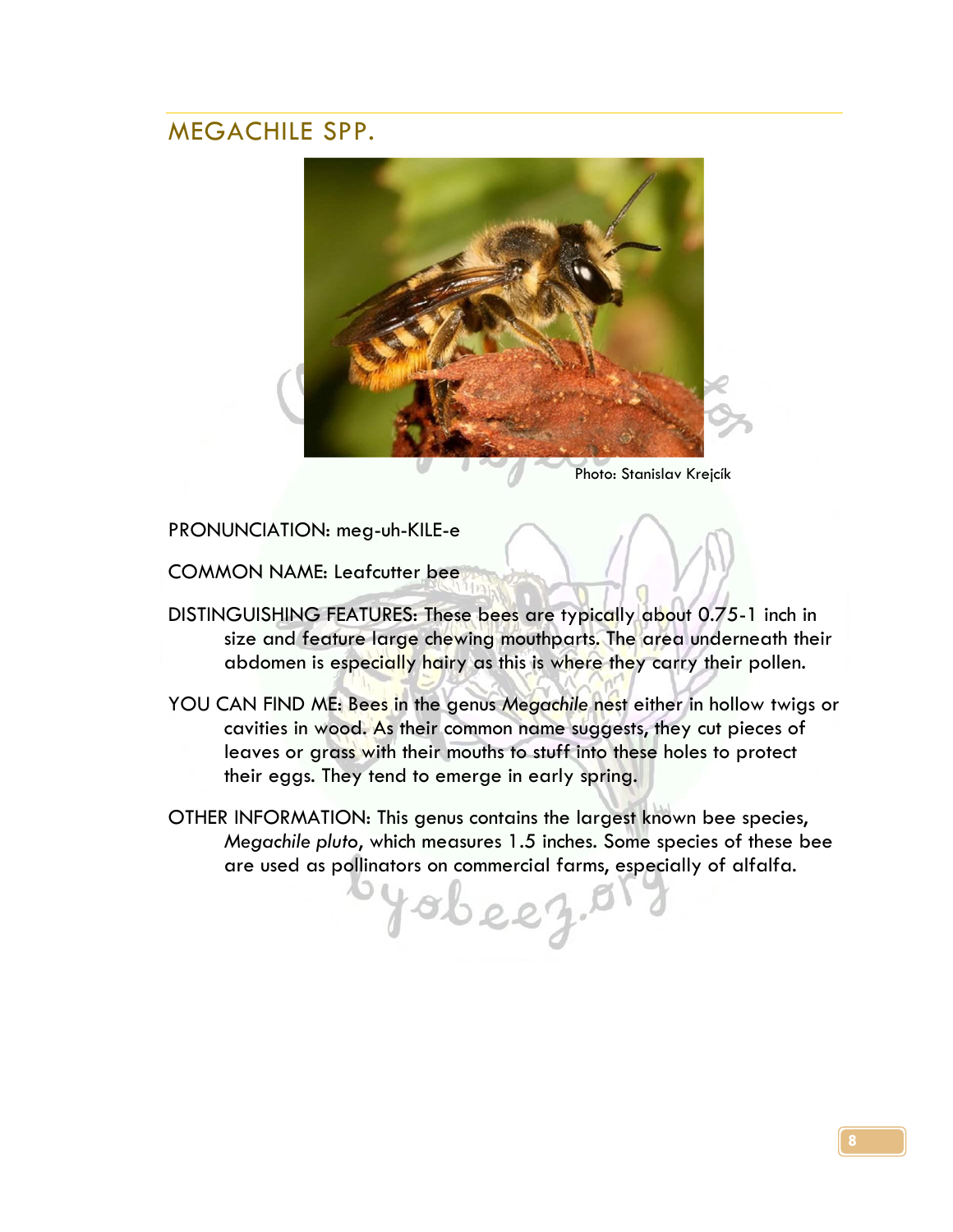#### MELISSODES SPP.



Photo: John Baker

PRONUNCIATION: mel-ih-SO-deez

COMMON NAME: Long Horned Bee

- DISTINGUISHING FEATURES: The distinguishing characteristic of males in this genus is the long antenna that they possess. Both males and females in this genus have very hairy back legs. Typically, they are about 0.75 to 1 inch in size.
- YOU CAN FIND ME: These bees nest in the ground, typically under the brush. This is unlike the ground nests of *Halictus*, which nest in areas without vegetation. *Melissodes* typically emerge in mid to late summer.
- OTHER INFORMATION: Bees in the genus *Melissodes* are one of the most important pollinators of sunflowers. They also pollinate watermelon and help with the cross-pollination of cotton.

beez.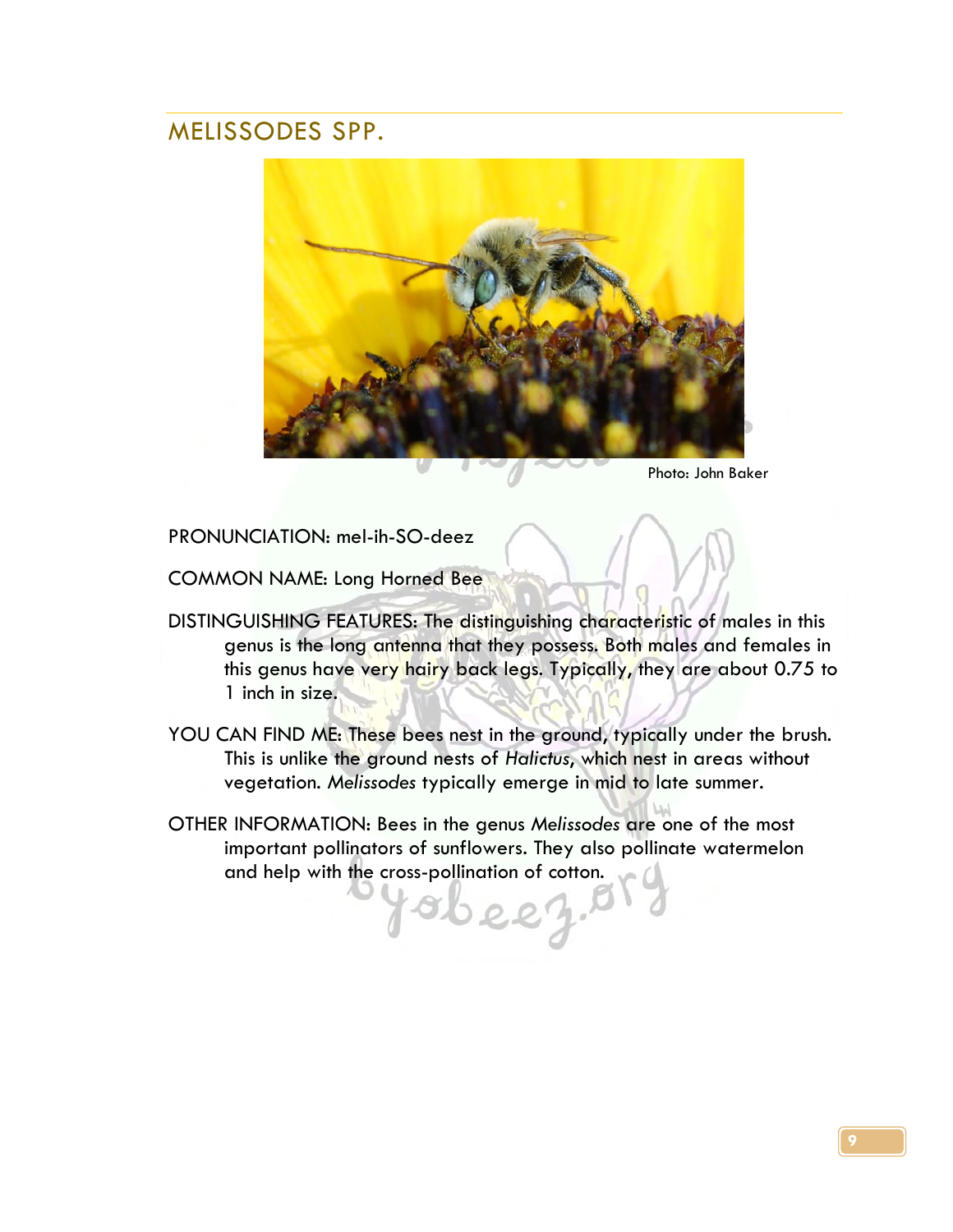#### AUGOCHLORELLA SPP.



PRONUNCIATION: awe-go-klor-EL-uh

COMMON NAME: Green Metallic Sweat Bee

- DISTINGUISHING FEATURES: Bees in the genus *Augochlorella* are metallic green in color and very small, often less than one third of an inch. They are completely green unlike the similar-looking *Agapostemon* which have a metallic green head and thorax with a black abdomen.
- YOU CAN FIND ME: These bees are ground nesters and prefer semivegetated areas.
- OTHER INFORMATION: Augochlorella species are generalist pollinators and pollinate tomatoes, watermelon, apples, and most wildflowers. These bees also are flexibly social. Sometimes they exhibit social behavior, sometimes they do not, and sometimes they exhibit a mix of these behaviors.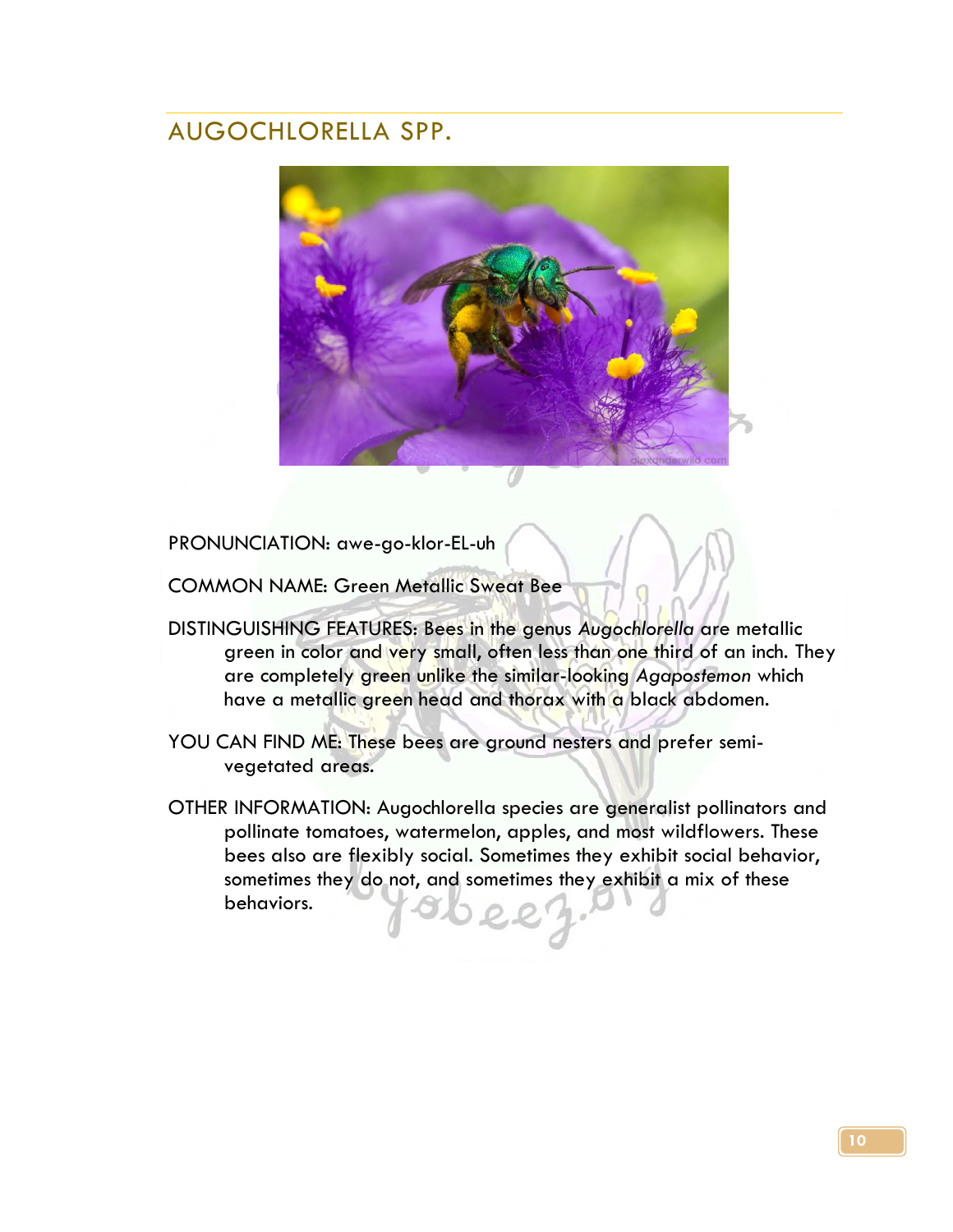#### CERATINA SPP.



Photo: Gideon Pisanty

PRONUNCIATION: sera-TIE-na

COMMON NAME: Small Carpenter Bee

- DISTINGUISHING FEATURES: These bees are typically very small in size and show a metallic blue coloration. Because they are similar in size to many sweat bees they are often confused for one another. However, *Ceratina spp.* have sparse hair, which is unlike the dense hair of the sweat bees.
- YOU CAN FIND ME: These bees nest in rotting wood and inside of dead stems. The females overwinter in these sites and then convert these spaces to their nests. They emerge in mid-spring.
- OTHER INFORMATION: Bees in the genus *Ceratina* are not social bees but tend to nest near other bees of the same species. They are generalist pollinators.  $22$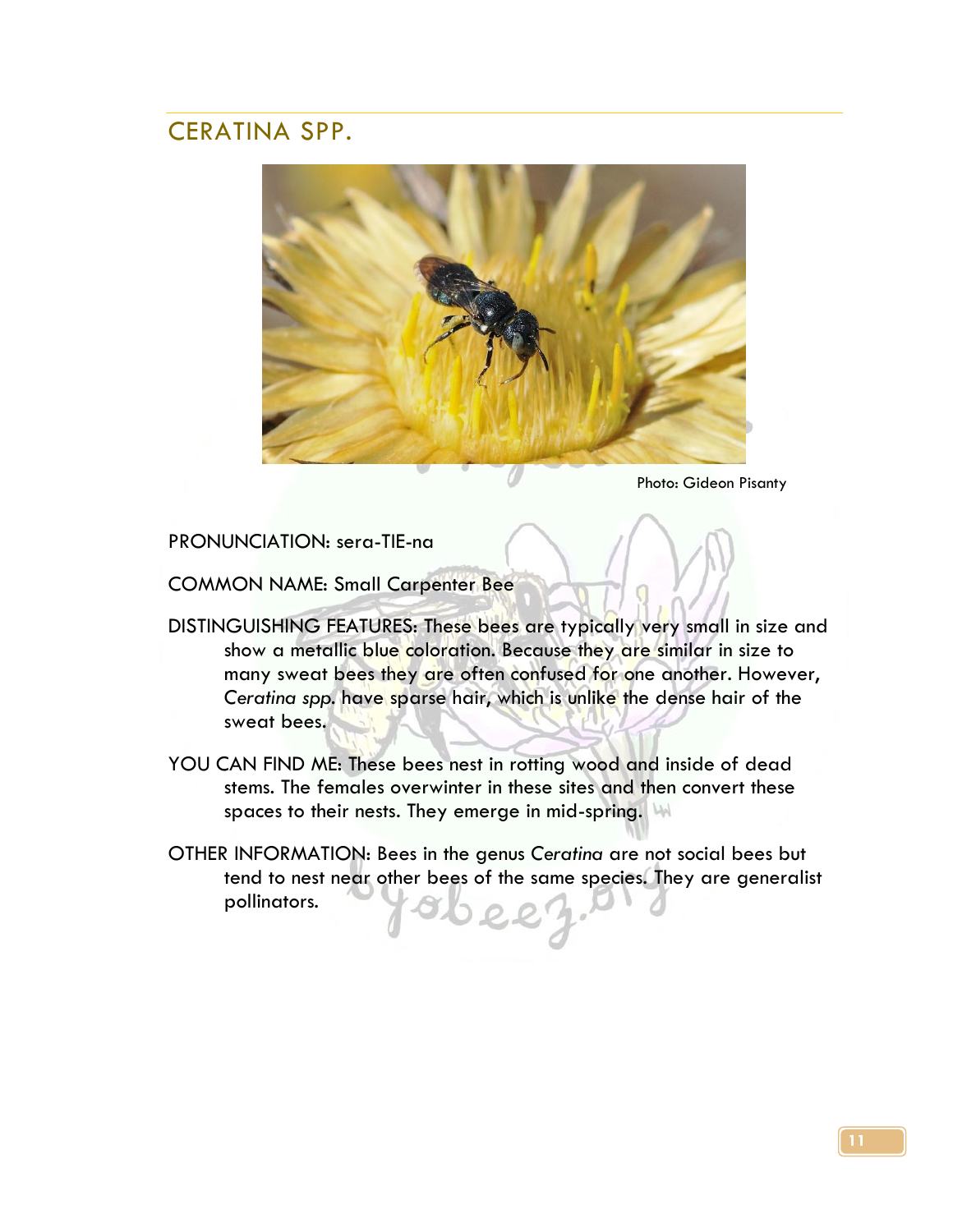#### AGAPOSTEMON SPP.



PRONUNCIATION: ag-uh-PAHST-eh-mon

COMMON NAME: Green Metallic Sweat Bee

- DISTINGUISHING FEATURES: About 0.5 inches long, these bees have a bright metallic green head and thorax with a dark abdomen. Males typically have a brightly striped yellow and black abdomen.
- YOU CAN FIND ME: Bees in the genus *Agapostemon* are ground-nesting. They typically emerge in mid-summer.
- OTHER INFORMATION: These bees are very effective pollinators, especially the females. Females have hairy back legs that can transport pollen extremely well. M

byobeez.05g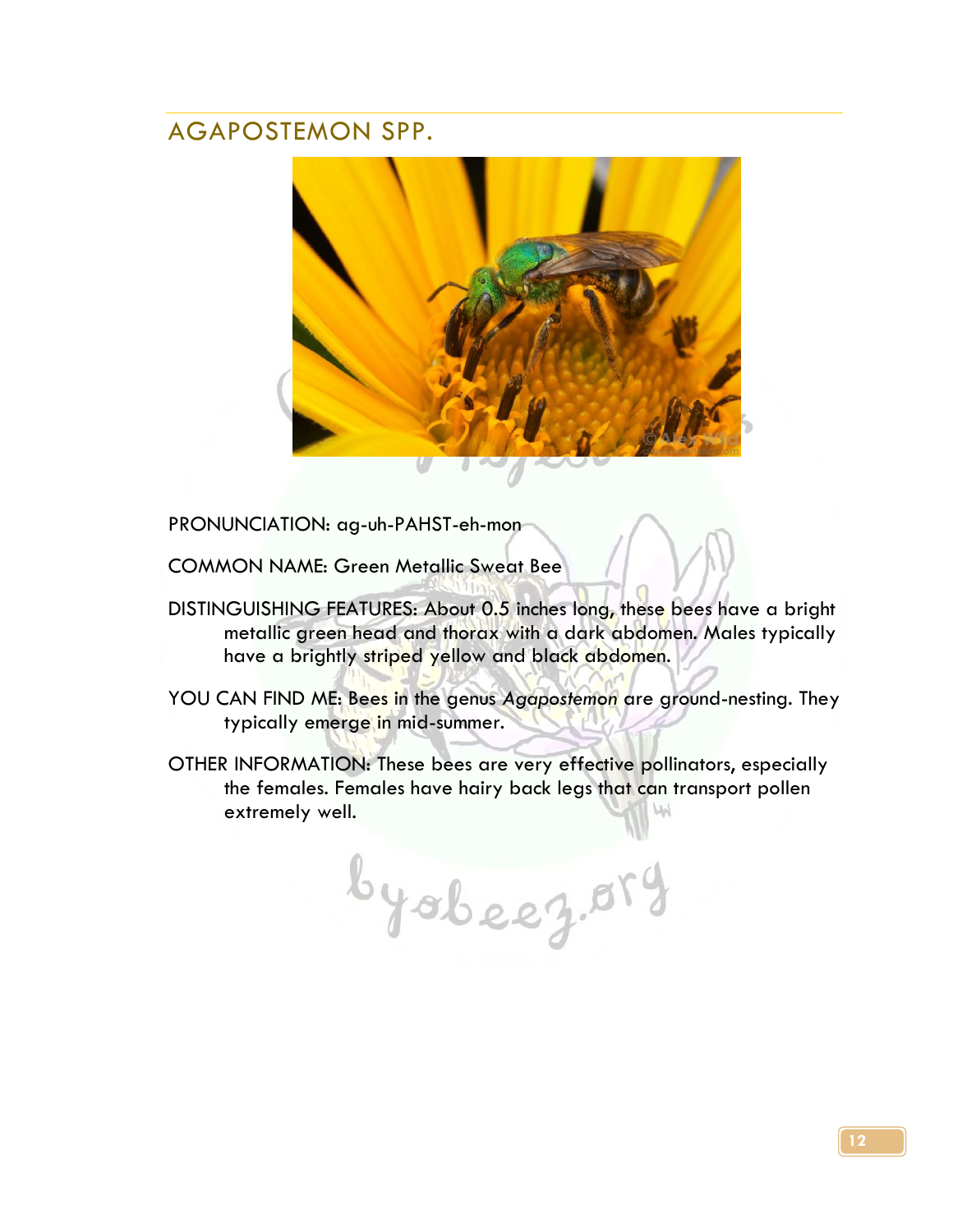#### OSMIA SPP.



Photo: Orangeaurochs

PRONUNCIATION: OZ-me-yuh

COMMON NAME: Mason Bee

DISTINGUISHING FEATURES: Bees in the genus *Osmia* are generally about 0.5 inches but can be smaller or larger depending on the species. They are typically very fuzzy and are very broad bees.

 $11v$ 

- YOU CAN FIND ME: These bees are cavity nesters, and will nest in anything from brick to wood to plant stems. They are called mason bees because they fill these spaces with mud to construct their nests. Males emerge in the Spring just before the females and stay close to the nesting site so they can mate.
- OTHER INFORMATION: In recent years, *Osmia spp.* have become an important commercial alternative to the honeybee. You can even buy egg cases to put in your yard to help with pollination. These bees are well adapted to cold weather and most require below-freezing temperatures to mature.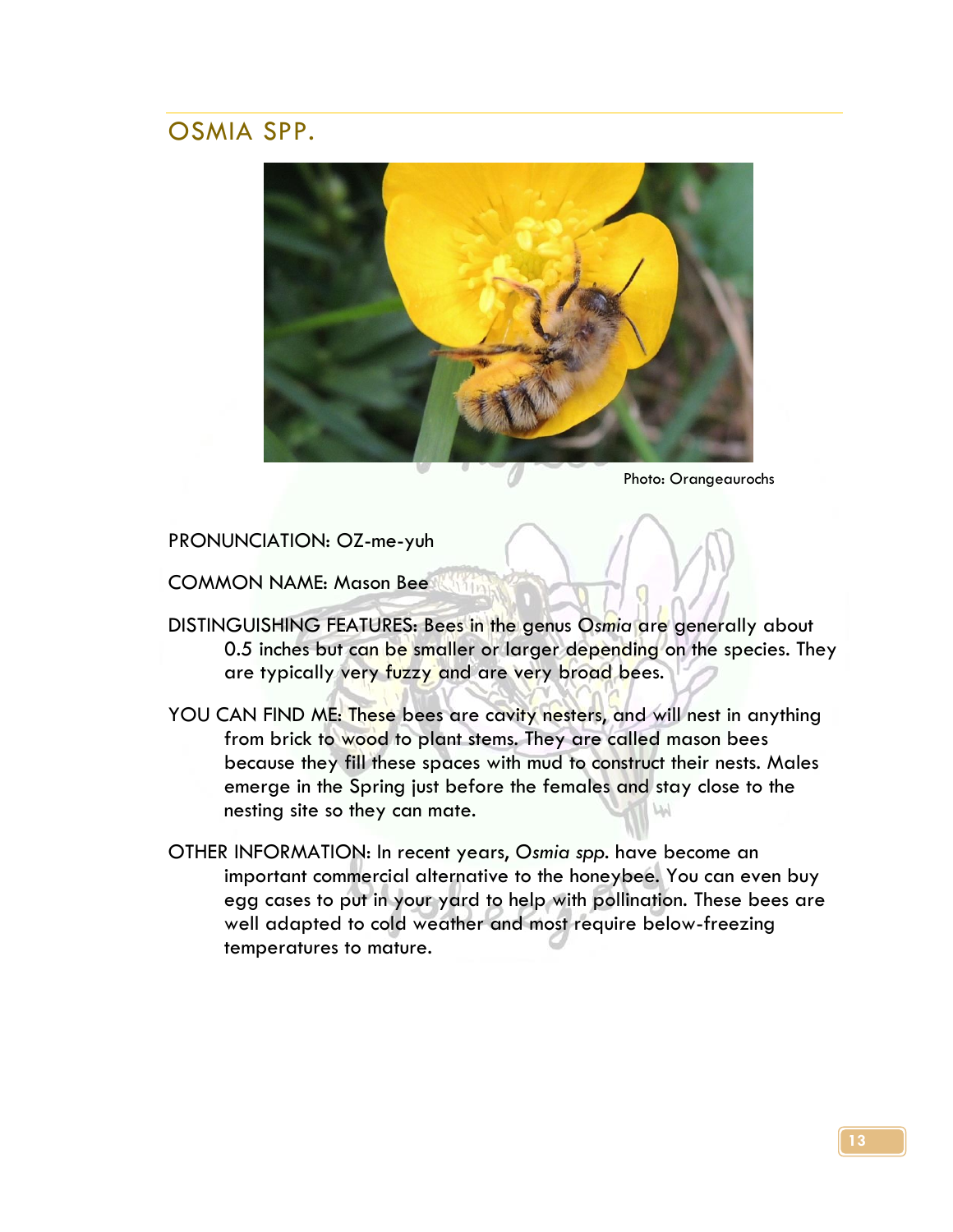#### FURTHER READING

#### BOOKS:

*The Bees of the World* by Charles D. Michener

*The Bees in Your Backyard: A Guide to North America's Bees* by Joseph Wilson and Olivia Messinger Carril

*Bumble Bees of North America: An Identification Guide* (Princeton Field Guides) by Paul H. Williams and Robbin Thorp

*Attracting Native Pollinators: Protecting North America's Bees and Butterflies* by The Xerces Society and Dr. Marla Spivak

*National Wildlife Federation Field Guide to Insects and Spiders & Related Species of North America* by Arthur V. Evans and Craig Tufts

*A Field Guide to Insects: America North of Mexico* by Donald J. Borror and Richard E. White

WEBSITES:

Wisconsin Bee Identification Guide: [https://fyi.uwex.edu/hort/files/2016/08/WI-BEE-IDENTIFICATION-](https://fyi.uwex.edu/hort/files/2016/08/WI-BEE-IDENTIFICATION-GUIDE.pdf)[GUIDE.pdf](https://fyi.uwex.edu/hort/files/2016/08/WI-BEE-IDENTIFICATION-GUIDE.pdf)

Wisconsin Bee Identification: energy.wisc.edu/bee-guide/

General Insect Identification: [www.bugguide.net](http://www.bugguide.net/)

Bee Identification: [www.buzzaboutbees.net](http://www.buzzaboutbees.net/)

Leading Organization on Pollinator Research: www.xerces.org

Bee Identification: http://www.discoverlife.org/mp/20q?guide=Bee\_genera